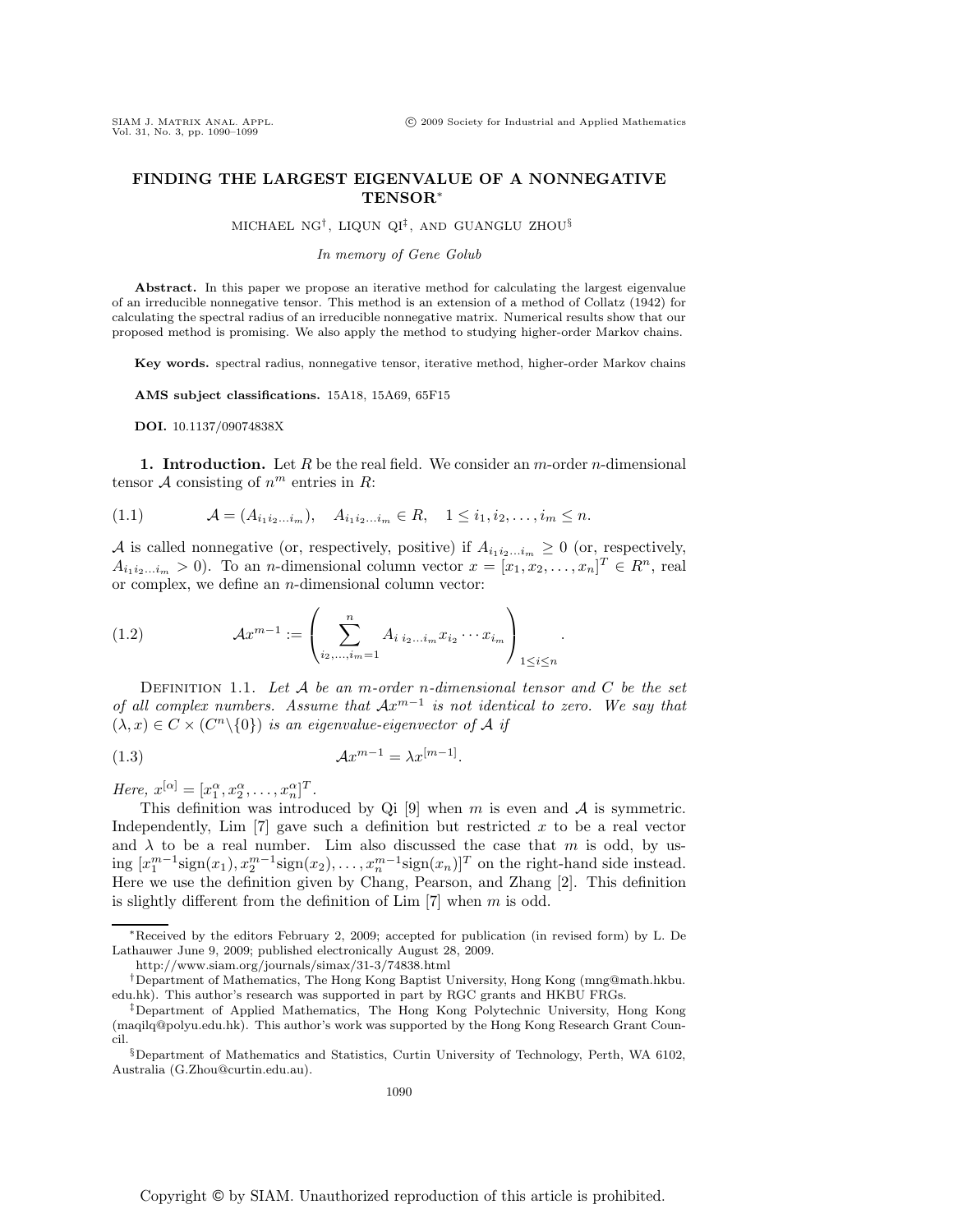Eigenvalues of higher order have become an important topic of study in a new applied mathematics branch, numerical multilinear algebra, and they have a wide range of practical applications; for more references, see [7, 10, 11, 12]. In recent studies of numerical multilinear algebra [2, 3, 7, 9, 10], eigenvalue problems for tensors have attracted special attention. In particular, in [2, 7] the Perron–Frobenius theorem for nonnegative matrices has been generalized to the class of nonnegative tensors.

Definition 1.2 (see [2]). *An* m*-order* n*-dimensional tensor* A *is called* reducible *if there exists a nonempty proper index subset*  $I \subset \{1, 2, ..., n\}$  *such that* 

$$
A_{i_1i_2...i_m} = 0 \quad \forall i_1 \in I, \ \forall i_2, \dots, i_m \notin I.
$$

*If* A *is not reducible, then we call* A irreducible*.*

The Perron–Frobenius theorem for nonnegative tensors is related to measuring higher-order connectivity in linked objects and hypergraphs [7]. In [2] the well-known Collatz [6] minimax theorem for irreducible nonnegative matrices has been extended to irreducible nonnegative tensors. In the following, we state the Perron–Frobenius theorem for nonnegative tensors.

Theorem 1.3 (see [2]). *If* A *is an irreducible nonnegative tensor of order* m *and dimension n, then there exist*  $\lambda_0 > 0$  *and*  $x_0 > 0, x_0 \in \mathbb{R}^n$ *, such that* 

(1.4) 
$$
Ax_0^{m-1} = \lambda_0 x_0^{[m-1]}.
$$

*Moreover, if*  $\lambda$  *is an eigenvalue with a nonnegative eigenvector, then*  $\lambda = \lambda_0$ *. If*  $\lambda$  *is an eigenvalue of*  $\mathcal{A}$ *, then*  $|\lambda| \leq \lambda_0$ *.* 

Let  $P = \{x \in R^n : x_i \ge 0, 1 \le i \le n\}$  and  $\text{int}(P) = \{x \in R^n : x_i > 0, 1 \le i \le n\}$  $n$ . We have the following minimax theorem for irreducible nonnegative tensors. We will give the definition of an irreducible nonnegative tensor at the beginning of the next section.

Theorem 1.4 (see [2]). *Assume that* A *is an irreducible nonnegative tensor of order* m *and dimension* n*. Then*

(1.5) 
$$
\min_{x \in \text{int}(P)} \max_{x_i > 0} \frac{(\mathcal{A}x^{m-1})_i}{x_i^{m-1}} = \lambda_0 = \max_{x \in \text{int}(P)} \min_{x_i > 0} \frac{(\mathcal{A}x^{m-1})_i}{x_i^{m-1}},
$$

*where*  $\lambda_0$  *is the unique positive eigenvalue corresponding to the positive eigenvector.* 

Based on the above results, in section 2 we propose an iterative method for computing the largest eigenvalue of an irreducible nonnegative tensor. This method can be regarded as an extension of a method of Collatz  $[6]$  (see [13, 14]) for calculating the spectral radius of an irreducible nonnegative matrix. In section 3 we report our numerical results, which show that our proposed method is promising. In section 4, we apply the method to studying higher-order Markov chains. We conclude the paper with some remarks in section 5.

**2. An iterative method.** In this section, we give an iterative method for calculating the largest eigenvalue of an irreducible nonnegative tensor. We first give some results which will be used later.

Lemma 2.1 (see [2]). *If an* m*-order* n*-dimensional nonnegative tensor* A *is irreducible, then*

$$
\sum_{i_2,...,i_m=1}^n A_{ii_2...i_m} > 0 \quad \forall 1 \le i \le n.
$$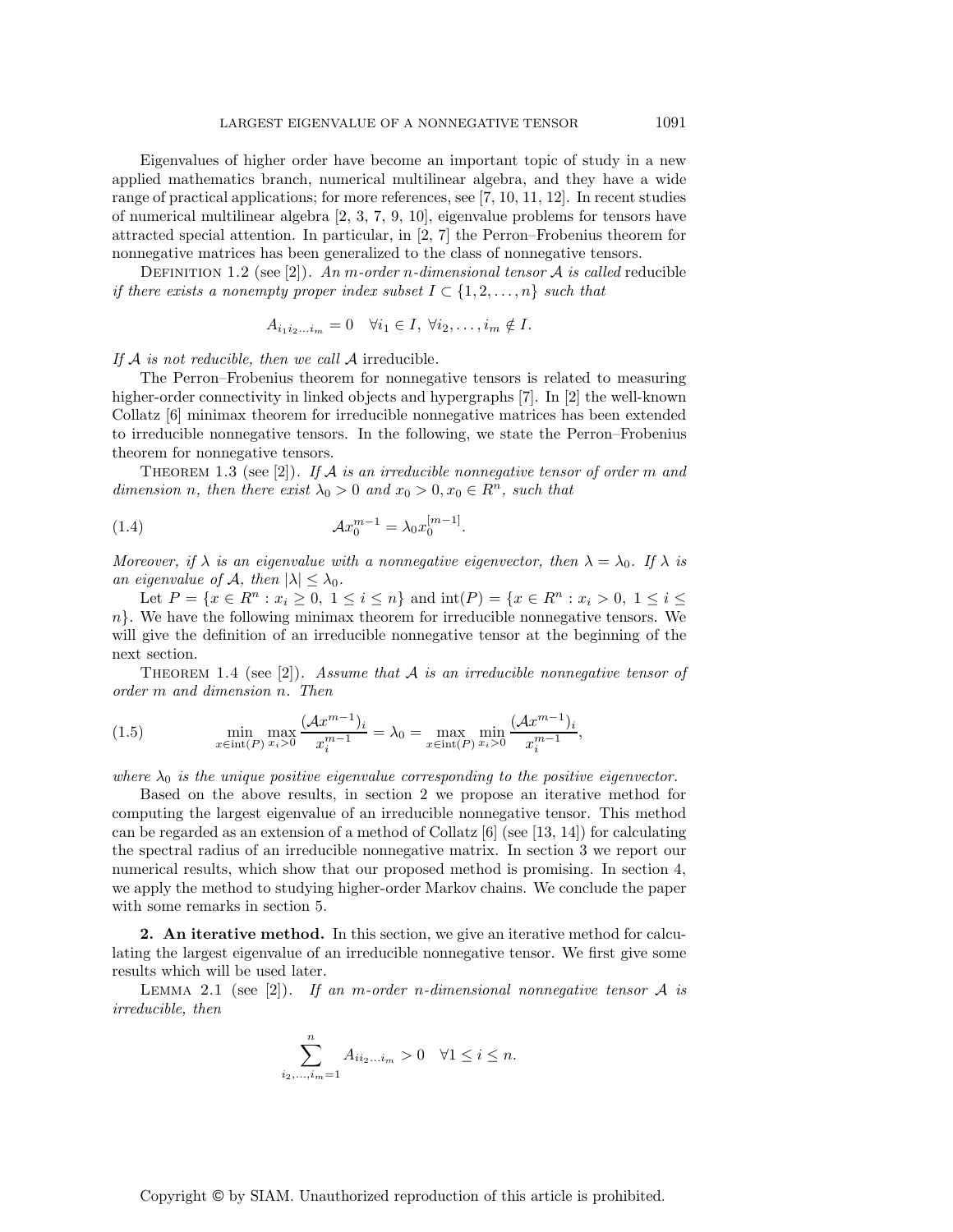From this lemma, we have the following result.

Lemma 2.2. *If an* m*-order* n*-dimensional nonnegative tensor* A *is irreducible, then for any positive vector*  $x > 0, x \in \mathbb{R}^n$ ,  $Ax^{m-1}$  *is a positive vector; i.e.,* 

$$
\mathcal{A}x^{m-1} > 0.
$$

By a direct computation, we obtain the following lemma.

Lemma 2.3. *Suppose that* A *is a nonnegative tensor of order* m *and dimension* n*,* x *and* y *are two nonnegative column vectors, and* t *is a positive number. Then, we have the following:*

(1) *If*  $x \geq y$ *, then*  $Ax^{m-1} \geq Ay^{m-1}$ *;* 

(2)  $\mathcal{A}(tx)^{m-1} = t^{m-1} \mathcal{A} x^{m-1}.$ 

Now we give the main result of this paper. Based on this result, we will obtain an iterative method for calculating a lower bound and an upper bound of the largest eigenvalue of an irreducible nonnegative tensor.

THEOREM 2.4. Let A be an irreducible nonnegative tensor of order m and di*mension n* and let  $x^{(0)} \in R^n$  be an arbitrary positive vector. Let  $y^{(0)} = A(x^{(0)})^{m-1}$ . *Define*

$$
x^{(1)} = \frac{\left(y^{(0)}\right)^{\left[\frac{1}{m-1}\right]}}{\left\| \left(y^{(0)}\right)^{\left[\frac{1}{m-1}\right]}\right\|}, \quad y^{(1)} = \mathcal{A}\left(x^{(1)}\right)^{m-1},
$$
  
\n
$$
x^{(2)} = \frac{\left(y^{(1)}\right)^{\left[\frac{1}{m-1}\right]}}{\left\| \left(y^{(1)}\right)^{\left[\frac{1}{m-1}\right]}\right\|}, \quad y^{(2)} = \mathcal{A}\left(x^{(2)}\right)^{m-1},
$$
  
\n
$$
\vdots
$$
  
\n
$$
x^{(k+1)} = \frac{\left(y^{(k)}\right)^{\left[\frac{1}{m-1}\right]}}{\left\| \left(y^{(k)}\right)^{\left[\frac{1}{m-1}\right]}\right\|}, \quad y^{(k+1)} = \mathcal{A}\left(x^{(k+1)}\right)^{m-1}, \quad k \ge 2,
$$
  
\n
$$
\vdots
$$

*and let*

$$
\underline{\lambda}_k = \min_{x_i^{(k)} > 0} \frac{\left(\mathcal{A}(x^{(k)})^{m-1}\right)_i}{(x_i^{(k)})^{m-1}}, \quad \bar{\lambda}_k = \max_{x_i^{(k)} > 0} \frac{\left(\mathcal{A}(x^{(k)})^{m-1}\right)_i}{(x_i^{(k)})^{m-1}}, \quad k = 1, 2, \dots
$$

Assume that  $\lambda_0$  is the unique positive eigenvalue corresponding to a nonnegative eigen*vector. Then,*

$$
\underline{\lambda}_1\leq \underline{\lambda}_2\leq \cdots \leq \lambda_0\leq \cdots \leq \bar{\lambda}_2\leq \bar{\lambda}_1.
$$

*Proof.* Clearly, by Theorem 1.4, for  $k = 1, 2, \ldots$ ,

$$
\underline{\lambda}_k \leq \lambda_0 \leq \bar{\lambda}_k.
$$

We now prove for any  $k \geq 1$ 

$$
\underline{\lambda}_k \le \underline{\lambda}_{k+1} \quad \text{and} \quad \bar{\lambda}_{k+1} \le \bar{\lambda}_k.
$$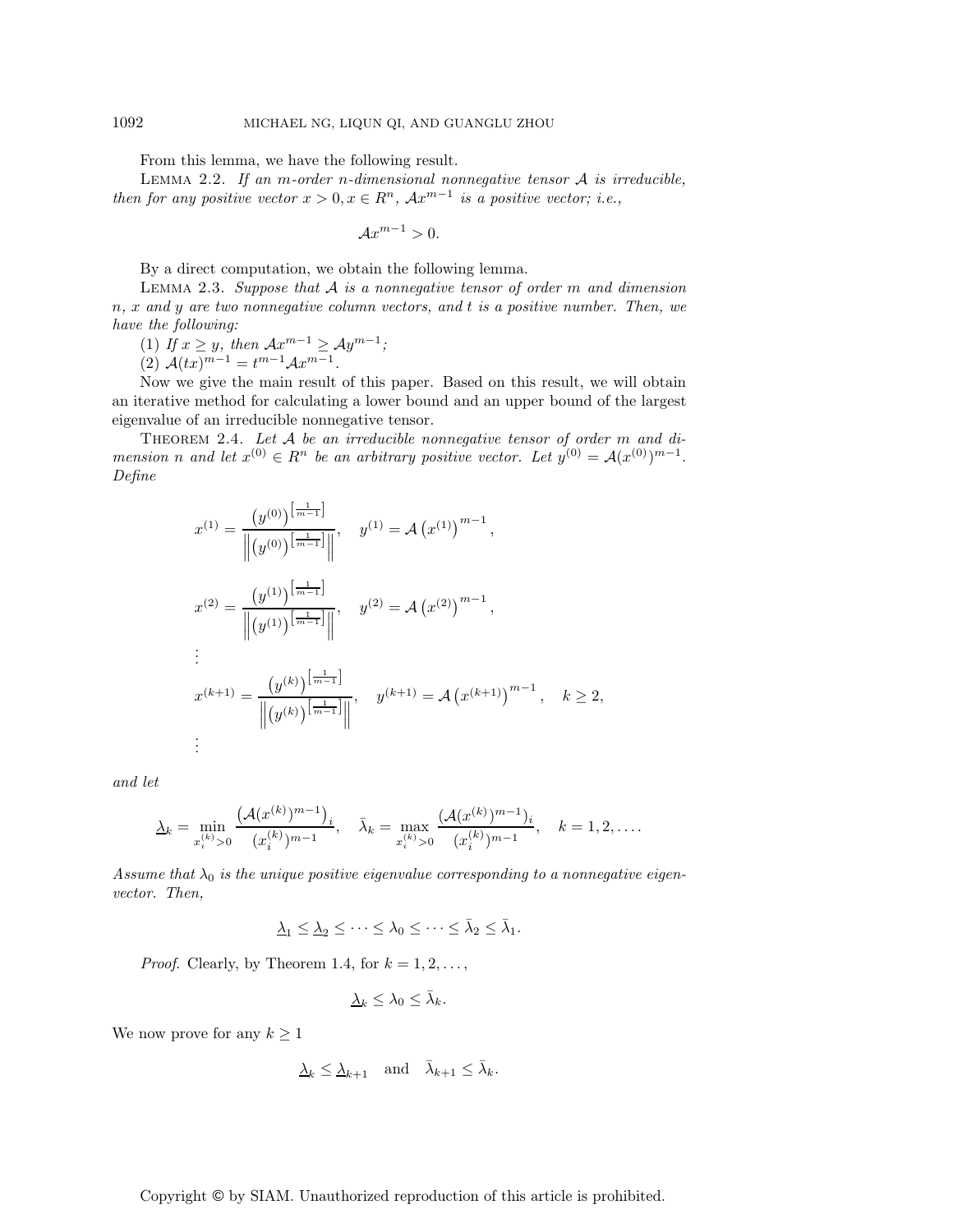For each  $k = 1, 2, \ldots$ , by the definition of  $\lambda_k$ , we have

$$
\mathcal{A}\left(x^{(k)}\right)^{m-1} \geq \underline{\lambda}_k \left(x^{(k)}\right)^{[m-1]} > 0.
$$

Then,

$$
\left(y^{(k)}\right)^{\left[\frac{1}{m-1}\right]} = \left\{\mathcal{A}\left(x^{(k)}\right)^{m-1}\right\}^{\left[\frac{1}{m-1}\right]} \geq \left(\underline{\lambda}_k\right)^{\frac{1}{m-1}} x^{(k)} > 0.
$$

So,

$$
x^{(k+1)} = \frac{\left(y^{(k)}\right)^{\left[\frac{1}{m-1}\right]}}{\left\| \left(y^{(k)}\right)^{\left[\frac{1}{m-1}\right]}\right\|} \ge \frac{\left(\underline{\lambda}_k\right)^{\frac{1}{m-1}} x^{(k)}}{\left\| \left(y^{(k)}\right)^{\left[\frac{1}{m-1}\right]}\right\|} > 0.
$$

Hence, by Lemma 2.3, we get

$$
\mathcal{A}\left(x^{(k+1)}\right)^{m-1} \ge \frac{\underline{\lambda}_k \mathcal{A}\left(x^{(k)}\right)^{m-1}}{\left\| (y^{(k)})^{\left[\frac{1}{m-1}\right]} \right\|^{m-1}} = \frac{\underline{\lambda}_k y^{(k)}}{\left\| (y^{(k)})^{\left[\frac{1}{m-1}\right]} \right\|^{m-1}} = \frac{\underline{\lambda}_k \left\{ (y^{(k)})^{\left[\frac{1}{m-1}\right]} \right\}^{[m-1]} }{\left\| (y^{(k)})^{\left[\frac{1}{m-1}\right]} \right\|^{m-1}},
$$

$$
= \underline{\lambda}_k \left(x^{(k+1)}\right)^{[m-1]},
$$

which means, for each  $i = 1, 2, \ldots, n$ ,

$$
\Delta_k \le \frac{\left(\mathcal{A}(x^{(k+1)})^{m-1}\right)_i}{\left(x_i^{(k+1)}\right)^{m-1}}.
$$

Therefore, we obtain

$$
\underline{\lambda}_k \le \underline{\lambda}_{k+1}.
$$

Similarly, we can prove that

$$
\bar{\lambda}_{k+1} \leq \bar{\lambda}_k.
$$

This completes our proof.  $\Box$ 

Based on Theorem 2.4, we state our algorithm as follows.

Algorithm 2.1.

Step 0. *Choose*  $x^{(0)} > 0$ ,  $x^{(0)} \in R^n$ . Let  $y^{(0)} = A(x^{(0)})^{m-1}$  and set  $k := 0$ . Step 1. *Compute*

$$
x^{(k+1)} = \frac{\left(y^{(k)}\right)^{\left[\frac{1}{m-1}\right]}}{\left\| \left(y^{(k)}\right)^{\left[\frac{1}{m-1}\right]}\right\|},
$$
  

$$
y^{(k+1)} = \mathcal{A}\left(x^{(k+1)}\right)^{m-1},
$$
  

$$
\frac{\lambda_{k+1}}{\lambda_{k+1}} = \min_{x_i^{(k+1)}>0} \frac{\left(y^{(k+1)}\right)_i}{\left(x_i^{(k+1)}\right)^{m-1}},
$$
  

$$
\bar{\lambda}_{k+1} = \max_{x_i^{(k+1)}>0} \frac{\left(y^{(k+1)}\right)_i}{\left(x_i^{(k+1)}\right)^{m-1}}.
$$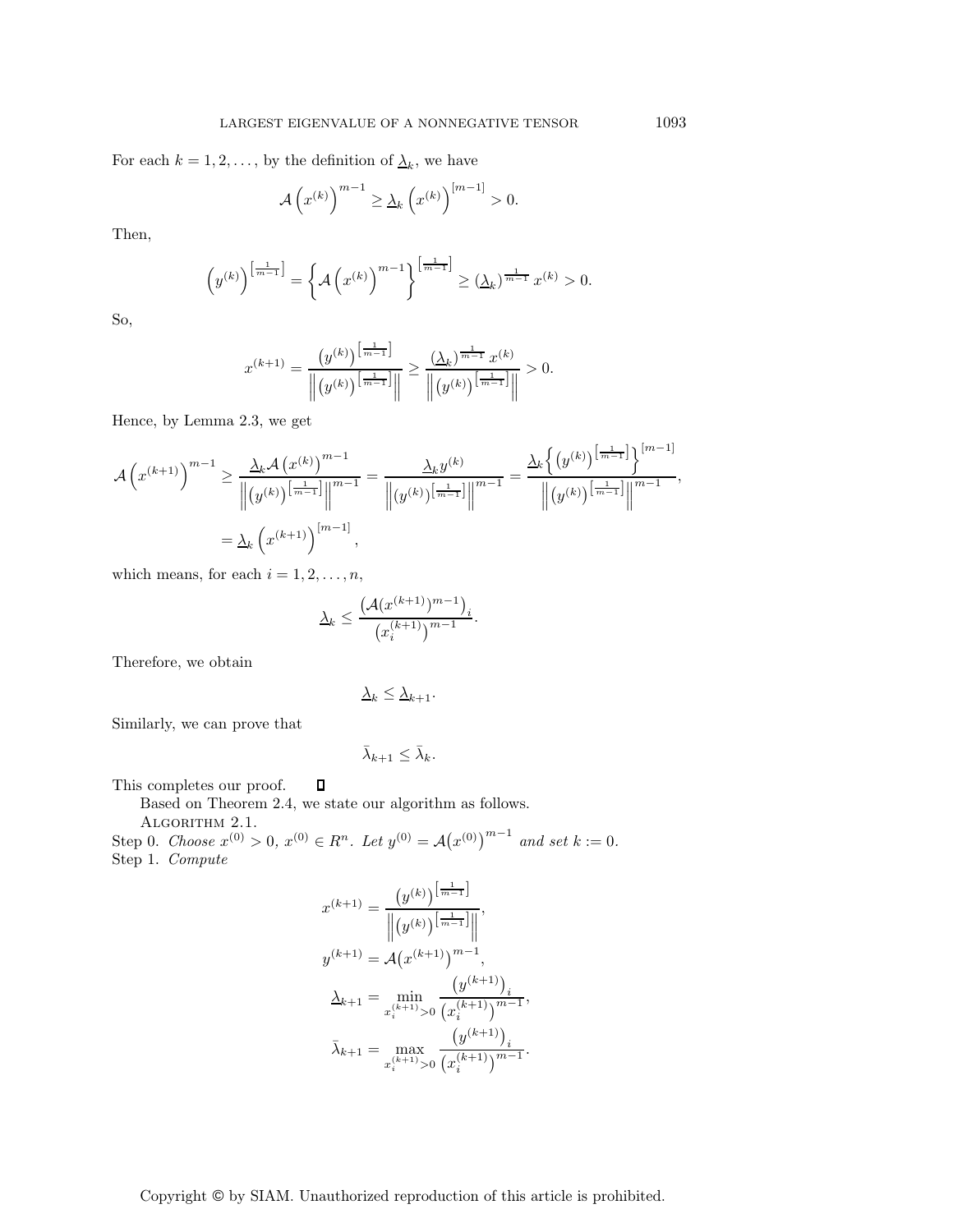Step 2. *If*  $\bar{\lambda}_{k+1} = \underline{\lambda}_{k+1}$ , stop. Otherwise, replace k by  $k+1$  and go to Step 1.

For Algorithm 2.1, by Theorem 2.4, we obtain the following result.

Theorem 2.5. *Let* A *be an irreducible nonnegative tensor of order* m *and dimension n.* Assume that  $\lambda_0$  *is the unique positive eigenvalue corresponding to a nonnegative eigenvector. Then, Algorithm* 2.1 *produces the value of*  $\lambda_0$  *in a finite number of steps or generates two convergent sequences*  $\{\lambda_k\}$  *and*  $\{\bar{\lambda}_k\}$ *. Furthermore, let*  $\lambda = \lim_{k \to +\infty} \lambda_k$  *and*  $\bar{\lambda} = \lim_{k \to +\infty} \bar{\lambda}_k$ *. Then,*  $\lambda$  *and*  $\bar{\lambda}$  *are a lower bound and an upper bound, respectively, of*  $\lambda_0$ *. If*  $\underline{\lambda} = \overline{\lambda}$ *, then*  $\lambda_0 = \underline{\lambda} = \overline{\lambda}$ *.* 

Since  $\{\lambda_k\}$  is a monotonic increasing sequence and has an upper bound, the limit exists. This implies that  $\{x^{(k)}\}$  converges to a vector x.

**3. Numerical results.** In this section, in order to show the viability of Algorithm 2.1, we used Matlab 7.1 to test it on Example 1 and some randomly generated tensors. For these randomly generated tensors, the value of each entry is between 0 and 10. Throughout the computational experiments,  $x^{(0)} = [1, 1, \ldots, 1]^T \in \mathbb{R}^n$ . We terminate our iteration when one of the following conditions is satisfied:

 $(1)$   $k \ge 100$ ,

 $(2)$   $\bar{\lambda}_k - \underline{\lambda}_k \leq 10^{-7}$ .

*Example* 1. Consider the 3-order 3-dimensional tensor

$$
\mathcal{A} = [A(1, :, :, A(2, :, :), A(3, :, :)],
$$

where

$$
A(1, :,) = \begin{pmatrix} 6.48 & 8.35 & 1.03 \\ 4.04 & 3.72 & 1.43 \\ 6.61 & 6.41 & 1.35 \end{pmatrix},
$$
  
\n
$$
A(2, :,) = \begin{pmatrix} 9.02 & 0.78 & 6.90 \\ 9.70 & 4.79 & 1.85 \\ 2.09 & 4.17 & 2.98 \end{pmatrix},
$$
  
\n
$$
A(3, :,) = \begin{pmatrix} 9.55 & 1.57 & 6.89 \\ 5.63 & 5.55 & 1.45 \\ 5.65 & 8.29 & 6.22 \end{pmatrix}.
$$

Our numerical results are reported in Tables 1 and 2. In Table 1, we give the output of Algorithm 2.1 for the 3-order 3-dimensional tensor of Example 1, where  $\lambda_k = 0.5(\bar{\lambda}_k + \underline{\lambda}_k)$  for each k. In Table 2, we summarize our numerical results for some randomly generated tensors. In this table,  $n$  and  $m$  specify the dimension and the order, respectively, of the randomly generated tensor. *Ite* denotes the number of iterations,  $\bar{\lambda} - \underline{\lambda}$  and  $\lambda$  denote the values of  $\bar{\lambda}_k - \underline{\lambda}_k$  and  $0.5(\bar{\lambda}_k + \underline{\lambda}_k)$ , respectively, at the final iteration.  $||Ax^{m-1} - \lambda x^{[m-1]}||_{\infty}$  denotes the value of  $||A(x^{(k)})^{m-1} \lambda_k(x^{(k)})^{[m-1]}$  solution. The results reported in Table 2 show that the proposed method is promising. The algorithm is able to produce the largest eigenvalue for all these randomly generated tensors.

**4. Higher-order Markov chains.** In this section, we apply the method to compute the probability distribution of a higher-order Markov chain.

Data sequences (or time series) occur frequently in many real-world applications. The most important step in analyzing a data sequence (or time series) is the selection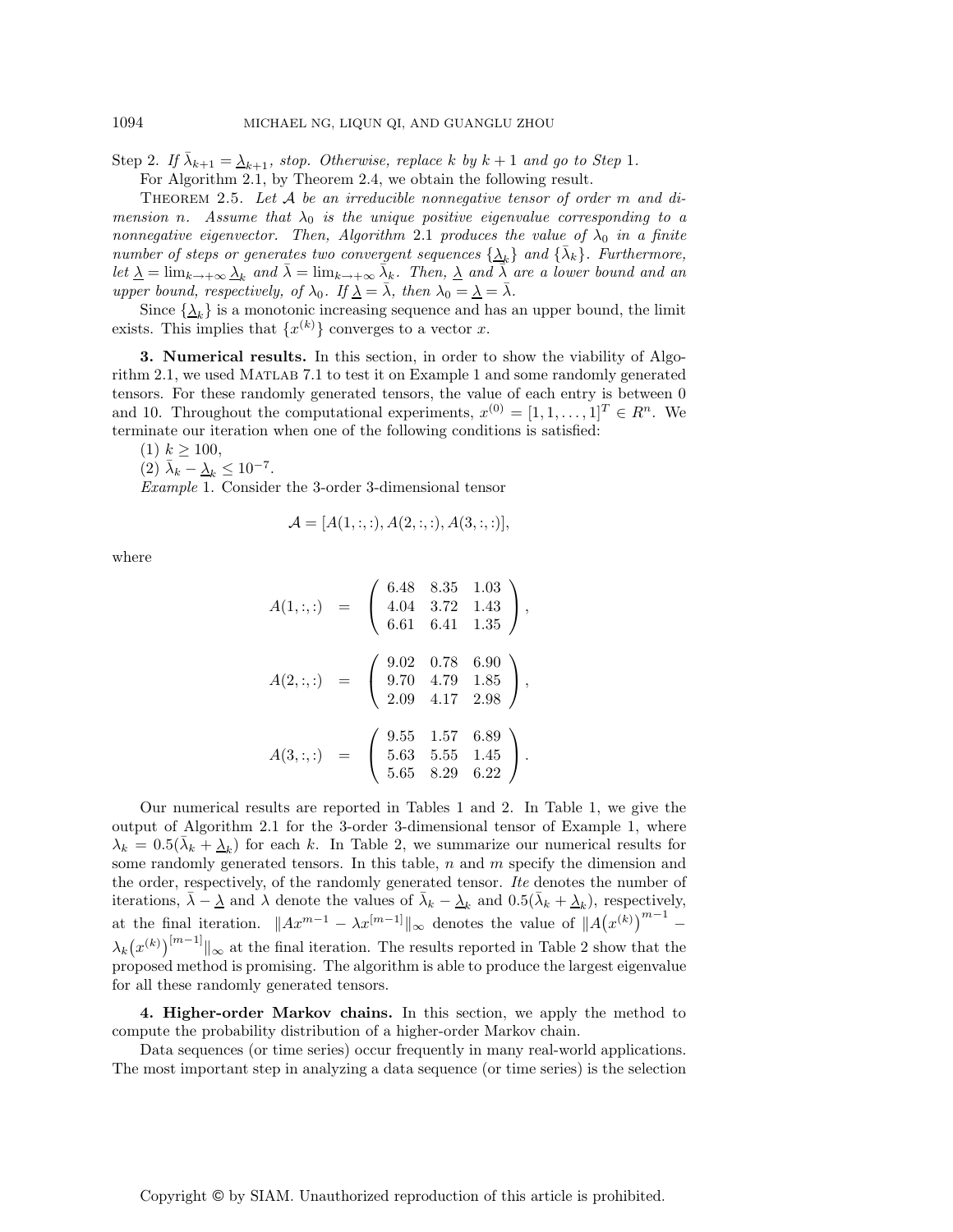${\rm Table}$  1 Output of Algorithm 2.1 for Example 1.

| $\boldsymbol{k}$ | $\Delta_k$    | $\lambda_k$   | $-\Delta_k$<br>$\lambda_k$ | $\lambda_k$   | $  A(x^k)^{m-1}  $<br>$-\lambda_k(x^k)^{[m-1]}$    $\infty$ |
|------------------|---------------|---------------|----------------------------|---------------|-------------------------------------------------------------|
|                  | $4.18e + 001$ | $4.48e + 001$ | $3.07e + 000$              | $4.33e + 001$ | 5.78e-001                                                   |
| $\overline{2}$   | $4.32e+001$   | $4.34e + 001$ | $2.32e-001$                | $4.33e+001$   | $4.50e-002$                                                 |
| 3                | $4.32e+001$   | $4.33e+001$   | 2.70e-002                  | $4.33e+001$   | 5.25e-003                                                   |
| 4                | $4.33e + 001$ | $4.33e+001$   | 2.80e-003                  | $4.33e+001$   | 5.46e-004                                                   |
| 5                | $4.33e + 001$ | $4.33e+001$   | 3.09e-004                  | $4.33e+001$   | $6.02e-005$                                                 |
| 6                | $4.33e + 001$ | $4.33e+001$   | 3.35e-005                  | $4.33e+001$   | $6.53e-006$                                                 |
| 7                | $4.33e+001$   | $4.33e+001$   | 3.66e-006                  | $4.33e+001$   | $7.12e-007$                                                 |
| 8                | $4.33e + 001$ | $4.33e+001$   | 3.98e-007                  | $4.33e+001$   | 7.75e-008                                                   |
| 9                | $4.33e+001$   | $4.33e+001$   | 4.33e-008                  | $4.33e+001$   | 8.44e-009                                                   |

Table 2 Numerical results of Algorithm 2.1 for randomly generated tensors.

| (n, m)   | Ite | $\lambda-\lambda$ | $\overline{\ A}x^{m-1}-\lambda x^{[m-1]}\ _{\infty}$ |
|----------|-----|-------------------|------------------------------------------------------|
| (5, 3)   | 10  | $2.61e-008$       | 2.63e-009                                            |
| (5, 4)   | 7   | 5.56e-008         | 2.56e-009                                            |
| (5, 5)   | 6   | 6.44e-009         | $1.30e-010$                                          |
| (5, 6)   | 7   | 6.37e-010         | 5.74e-012                                            |
| (10, 3)  | 8   | $2.13e-008$       | 1.03e-009                                            |
| (10, 4)  | 7   | 1.93e-008         | 3.08e-010                                            |
| (10, 5)  | 6   | 2.89e-008         | 1.45e-010                                            |
| (10, 6)  | 6   | 5.82e-009         | 9.32e-012                                            |
| (15, 3)  | 8   | 6.51e-009         | $2.15e-010$                                          |
| (15, 4)  | 7   | 6.13e-009         | 5.25e-011                                            |
| (15, 5)  | 6   | 7.36e-009         | 1.64e-011                                            |
| (20, 3)  | 8   | 3.11e-009         | 8.08e-011                                            |
| (30, 3)  | 7   | 5.30e-008         | 8.81e-010                                            |
| (40, 3)  | 7   | 7.82e-009         | 9.94e-011                                            |
| (50, 3)  | 7   | 6.60e-009         | 6.76e-011                                            |
| (60, 3)  | 7   | 2.48e-009         | $2.05e-011$                                          |
| (70, 3)  | 7   | 1.72e-009         | $1.22e-011$                                          |
| (80, 3)  | 7   | 1.87e-009         | 1.19e-011                                            |
| (90, 3)  | 7   | 6.91e-010         | 3.87e-012                                            |
| (100, 3) | 7   | 1.05e-009         | 5.23e-012                                            |

of an appropriate mathematical model for the data, because it helps in predictions, hypothesis testing, and rule discovery. A categorical data sequence Z can be logically represented as a vector  $(z_1, z_2, \ldots, z_T)$ , where T is the length of the sequence, and we consider that each data point  $z_t$  in a data sequence takes values in  $\{1, 2, \ldots, n\}$  and  $n$  is finite, i.e., has  $m$  possible categories or states. For categorical data sequences, there are many situations in which one would like to employ higher-order Markov chain models as a mathematical tool, and a number of applications can be found in the literature; see, for instance, [5] and references therein. A higher-order Markov chain model is used to fit the observed data through the calculation of higher-order transition probabilities:

$$
(4.1) \t 0 \le p_{k_1,k_2,\ldots,k_m} = \text{Prob}(X_t = k_1 \mid X_{t-1} = k_2,\ldots,X_{t-n} = k_m) \le 1,
$$

where

(4.2) 
$$
\sum_{k_1=1}^n p_{k_1,k_2,...,k_m} = 1.
$$

To summarize, we can consider an *m*-order *n*-dimensional tensor  $P$  consisting of  $n<sup>m</sup>$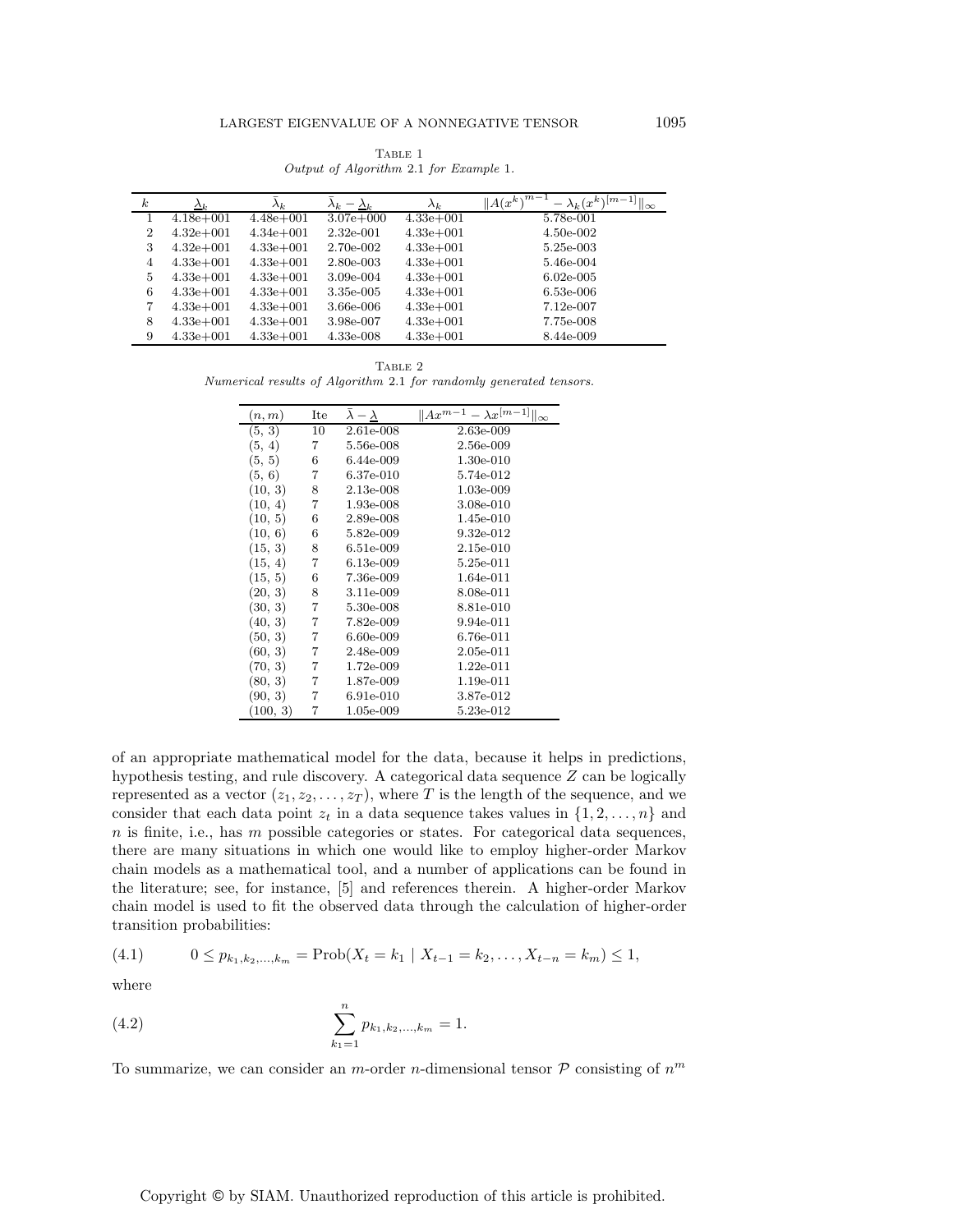entries between 0 and 1:

$$
\mathcal{P} = (p_{k_1k_2...k_m}), \quad 1 \leq i_1, i_2, \dots, i_m \leq n.
$$

In [5], several methods are employed to approximate higher-order Markov chains. For instance, the entry  $p_{k_1k_2...k_m}$  is approximated by a linear combination of  $p_{k_i,k_j}$ for some  $i$  and  $j$ , and therefore a higher-order Markov chain can be approximated by a linear combination of transition matrices. However, according to the results in Theorems 2.4 and 2.5, it is not necessary to approximate higher-order Markov chains. We have the following corollary about the probability distribution of a higher-order Markov chain.

Corollary 4.1. *If* P *is an irreducible nonnegative tensor of order* m *and dimension n with* (4.2), *then there exist*  $\lambda_0 > 0$  *and a vector*  $\bar{x} > 0$ ,  $\bar{x} \in R^n$ , *such that*

$$
(4.3) \t\t\t\t\mathcal{P}\bar{x}^{m-1} = \lambda_0 \bar{x}^{[m-1]}.
$$

In particular, we can normalize  $\bar{x}$  such that

$$
\sum_{i=1}^{n} \bar{x}_i = 1,
$$

and therefore a probability distribution of a higher-order Markov chain can be defined. However, we may not call it a stationary probability distribution, as  $\lambda_0$  may not equal 1; see the examples in the next subsection. This result is different from a second-order irreducible nonnegative tensor (a Markov chain matrix  $P$ ) that the largest eigenvalue of a Markov chain matrix is always equal to one [1], and the corresponding eigenvector  $x > 0$ ; i.e.,  $Px = x$ . Since the eigenvector x can be normalized such that the sum of its entries is equal to one, it is also called a stationary probability distribution for P.

**4.1. An application.** In this subsection, we employ the iterative method to compute probability distributions of higher-order Markov chains. Such probability distributions can be used to characterize higher-order Markov chains for decision making. A large soft-drink company in Hong Kong presently faces an in-house problem of production planning and inventory control. A pressing issue that stands out is the storage space of its central warehouse, which often finds itself in the state of overflow or near capacity. The company thus urgently needs to study the interplay between its storage space requirements and its overall growing sales demand. There are various product states depending on the level of sales volume:

state 1: very slow-moving (very low sales volume),

state 2: slow-moving,

- state 3: standard,
- state 4: fast-moving,

state 5: very fast-moving (very high sales volume).

Such labellings are useful from both marketing and production planning points of view; see [5]. For instance, when we obtain the probability distribution of product states (states 1,2,3,4,5) by using Corollary 4.1, then we can find the optimal policy for minimizing the average long-run cost of the production system for the products under these probabilities [4]. There are costs associated with each product remaining at the end of the day (overage cost) and each unsatisfied demand (shortage cost). This is a well-known classical problem in management science [8].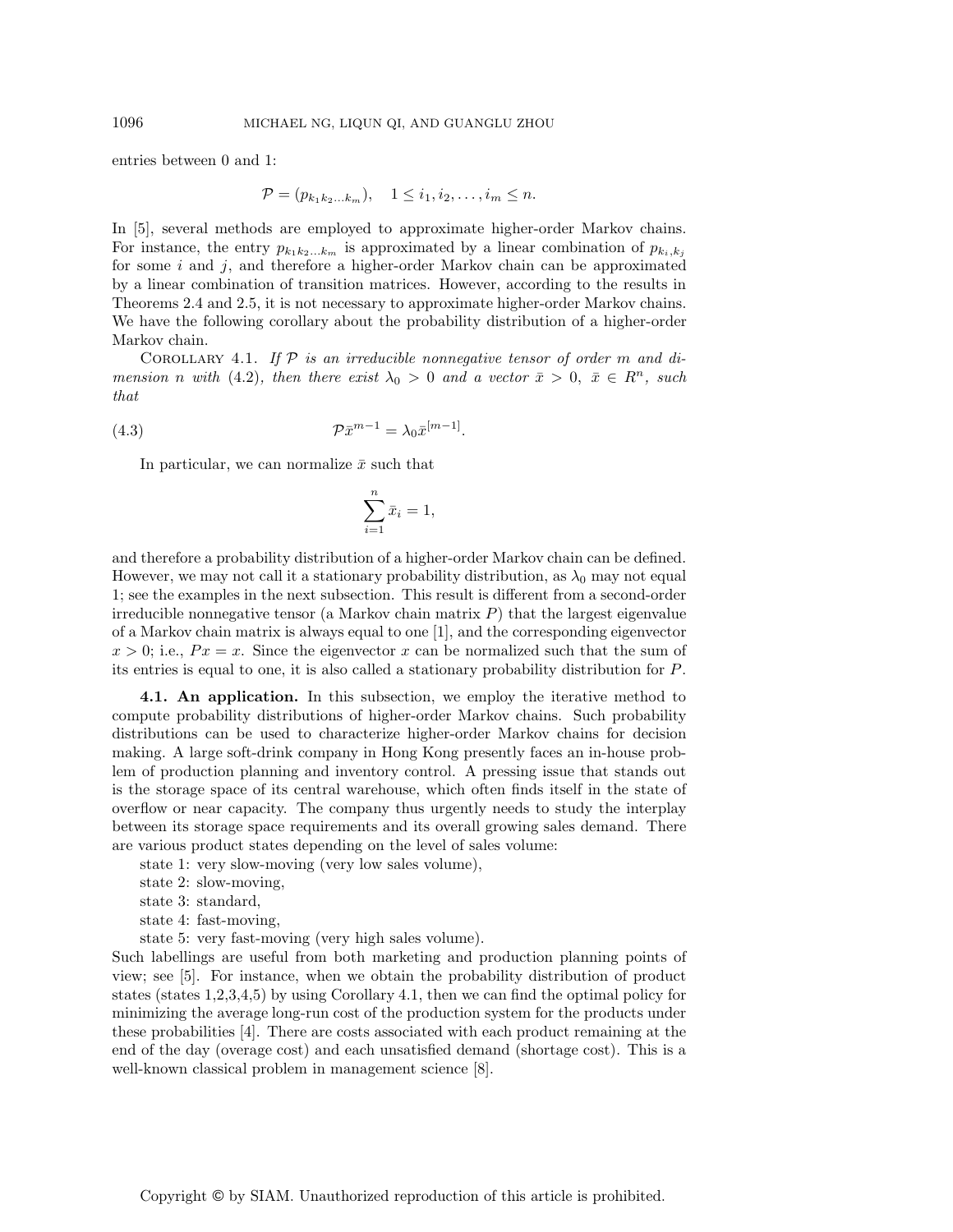|                       | Product A | Product B | Product C | Product D |
|-----------------------|-----------|-----------|-----------|-----------|
| Second-order tensor   | 0.76      | 0.70      | 0.39      | 0.74      |
| (Markov chain matrix) |           |           |           |           |
| Third-order tensor    | 0.79      | 0.78      | 0.51      | 0.83      |
| Randomly chosen       | 0.20      | 0.20      | 0.20      | 0.20      |

Table 3 Prediction accuracy r in the sales demand data.

Next we would like to make use of higher-order Markov models for the purpose of prediction. According to the state probability distribution, the prediction of the next state  $\hat{z}_t$  at time t can be taken as the state with the maximum probability, i.e.,

$$
\hat{z}_t = j
$$
 if  $[\hat{\mathbf{z}}_t]_i \leq [\hat{\mathbf{z}}_t]_j \ \forall 1 \leq i \leq n$ .

To evaluate the performance and effectiveness of Markov chain models, a prediction result is measured by the prediction accuracy  $r$ , defined as

$$
r = \frac{\sum_{t=m+1}^{T} \delta_t}{T},
$$

where  $T$  is the length of the data sequence and

$$
\delta_t = \begin{cases} 1 & \text{if } \hat{z}_t = z_t, \\ 0 & \text{otherwise.} \end{cases}
$$

For our new model, we consider the third-order tensor model (i.e.,  $m = 3$ ) and use the data to estimate the probabilities. The results are reported in Table 3. For comparison, we also study the second-order tensor (i.e., Markov chain matrix). Results show the effectiveness of the third-order tensor model. We see from Figure 1 that the change of the states of the products A, B, and D is more regular than that of the product C. In Table 4, we display the calculation results and the probability distributions computed by the iterative method. We see from the table that the computed values are not equal to 1, and four different products have different probability distributions characterizing their corresponding higher-order Markov chains.

**5. Conclusions.** In this paper we have proposed an iterative method for calculating the largest eigenvalue of an irreducible nonnegative tensor. This method is an extension of a method of Collatz [6] for calculating the spectral radius of an irreducible nonnegative matrix. When the order of the nonnegative tensor is 2, Theorem 2.4 reduces to the result by Collatz, and Algorithm 2.1 reduces to the Collatz algorithm [6, 13, 14] for finding the spectral radius of an irreducible nonnegative matrix. In [13, 14], the following result was given.

THEOREM 5.1. Let B be an irreducible nonnegative matrix. Assume that  $\lambda_0$  is the *unique positive eigenvalue of* B *and that the two convergent sequences*  $\{\lambda_k\}$  *and*  $\{\lambda_k\}$ *are generated by the Collatz algorithm. Let*  $\underline{\lambda} = \lim_{k \to +\infty} \underline{\lambda}_k$  *and*  $\overline{\lambda} = \lim_{k \to +\infty} \overline{\lambda}_k$ *. Then,*  $\lambda_0 = \lambda = \overline{\lambda}$  *if and only if B is primitive.* 

In a recent paper by Chang, Pearson, and Zhang [2], some conditions have been given for the positive eigenvalue of an irreducible nonnegative tensor to be real geometrically simple. We conjecture that in Theorem 2.5 if the positive eigenvalue  $\lambda_0$  of the irreducible nonnegative tensor A is real geometrically simple, then  $\lambda_0 = \lambda = \lambda$  for  $m > 2$ . While we have enough numerical evidence as well as intuition to believe that this is true, we do not yet have a proof, so we leave it as an open problem. We note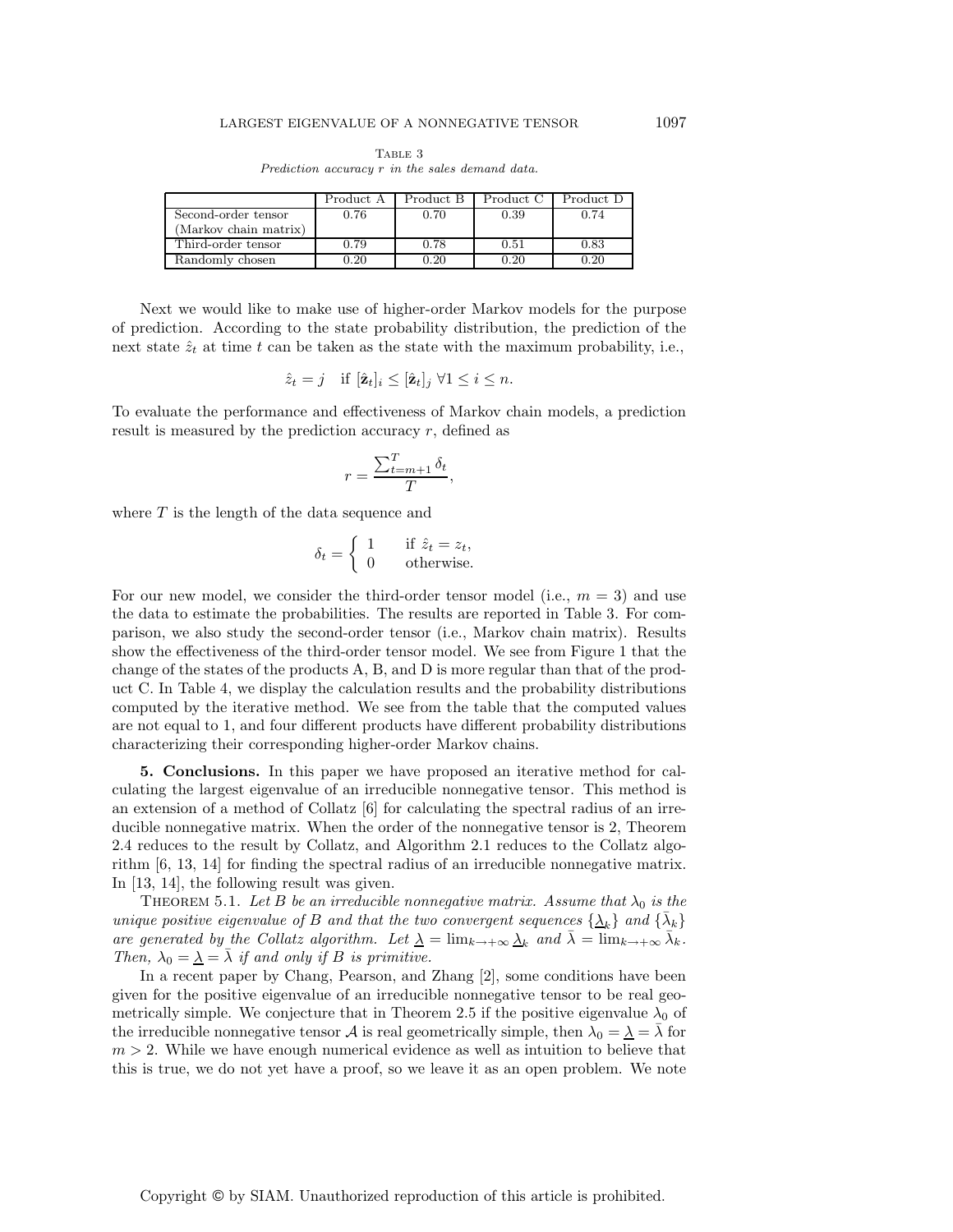

Fig. 1. The states of four products A, B, C, and D.

TABLE  $4\,$ Computed results by the iterative method.

|              | Product A | Product B | Product C | Product D |
|--------------|-----------|-----------|-----------|-----------|
|              | 4.2900    | 4.6171    | 4.5247    | 4.7198    |
| Probability  | 0.1139    | 0.1364    | 0.1918    | 0.1214    |
| distribution | 0.3509    | 0.3062    | 0.2687    | 0.2568    |
| for five     | 0.2089    | 0.1985    | 0.2603    | 0.2416    |
| states       | 0.1714    | 0.1939    | 0.1910    | 0.2064    |
|              | 0.1550    | 0.1650    | 0.0882    | 0.1737    |

that the conjecture is false for  $m = 2$ . In particular, a matrix may be nonnegative and irreducible with simple eigenvalues but not primitive, for example,

$$
\begin{pmatrix} 0 & 1 & 1 \ 1 & 0 & 0 \ 1 & 0 & 0 \end{pmatrix}.
$$

**Acknowledgments.** The authors would like to thank the reviewers for their suggestions to improve the presentation of the paper. In particular, one reviewer raised that the conjecture is false for  $m = 2$ , and provided an example.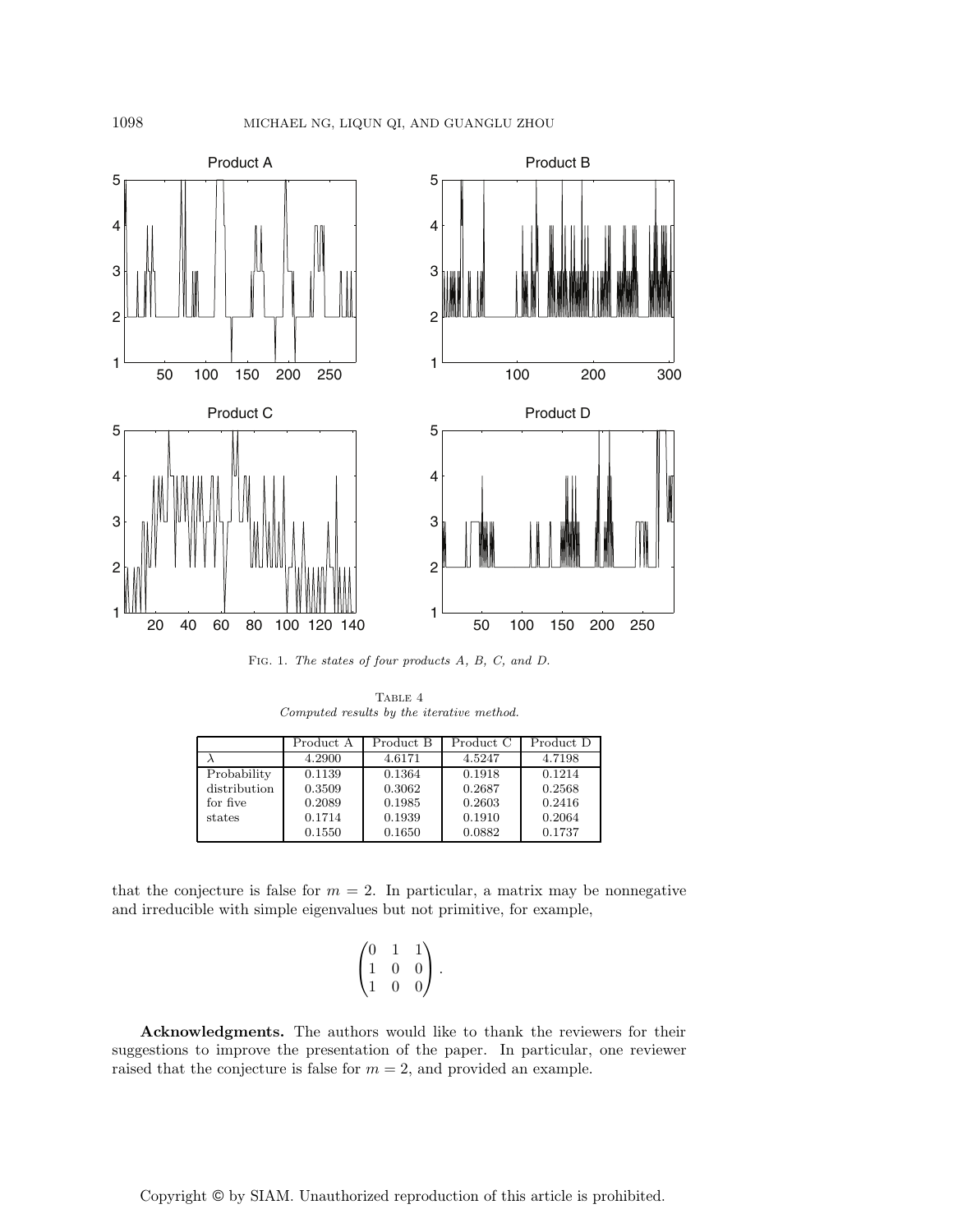## REFERENCES

- [1] A. Berman and R. J. Plemmons, Nonnegative Matrices in the Mathematical Sciences, Classics in Appl. Math. 9, SIAM, Philadelphia, 1994.
- [2] K. C. Chang, K. Pearson and T. Zhang, Perron–Frobenius theorem for nonnegative tensors, Comm. Math. Sci., 6 (2008), pp. 507–520.
- [3] K. C. Chang, K. Pearson and T. Zhang, On eigenvalue problems of real symmetric tensors, J. Math. Anal. Appl., 350 (2009), pp. 416–422.
- [4] W. Ching, E. Fung, and M. Ng, Higher-order Markov model for the Newsboy's problem, J. Oper. Res. Soc., 54 (2003), pp. 291–298.
- [5] W. Ching and M. Ng, Markov Chains: Models, Algorithms and Applications, Int. Ser. Oper. Res. Manag. Sci., Springer, New York, 2006.
- [6] L. COLLATZ, Einschliessungssatz für die charakteristischen Zahlen von Matrizen, Math. Zeit., 48 (1942), pp. 221–226.
- [7] L.-H. Lim, Singular values and eigenvalues of tensors: A variational approach, in Proceedings of the IEEE International Workshop on Computational Advances in Multi-Sensor Adaptive Processing (CAMSAP '05), Vol. 1, IEEE Computer Society Press, Piscataway, NJ, 2005, pp. 129–132.
- S. NAHMIAS, Production and Operation Analysis, McGraw-Hill, Chicago, 1997.
- [9] L. Qi, Eigenvalues of a real supersymmetric tensor, J. Symbolic Comput., 40 (2005), pp. 1302– 1324.
- [10] L. Qi, Eigenvalues and invariants of tensor, J. Math. Anal. Appl., 325 (2007), pp. 1363–1377.
- [11] L. Qi, W. Sun, and Y. Wang, Numerical multilinear algebra and its applications, Frontiers Math. China, 2 (2007), pp. 501–526.
- [12] L. Qi, Y. Wang, and E.X. Wu, D-eigenvalues of diffusion kurtosis tensor, J. Comput. Appl. Math., 221 (2008), pp. 150–157.
- [13] R. VARGA, *Matrix Iterative Analysis*, Prentice-Hall, Englewood Cliffs, NJ, 1962.
- [14] R. J. WOOD AND M. J. O'NEILL, Finding the spectral radius of a large sparse nonnegative matrix, ANZIAM J., 48 (2007), pp. C330–C345.